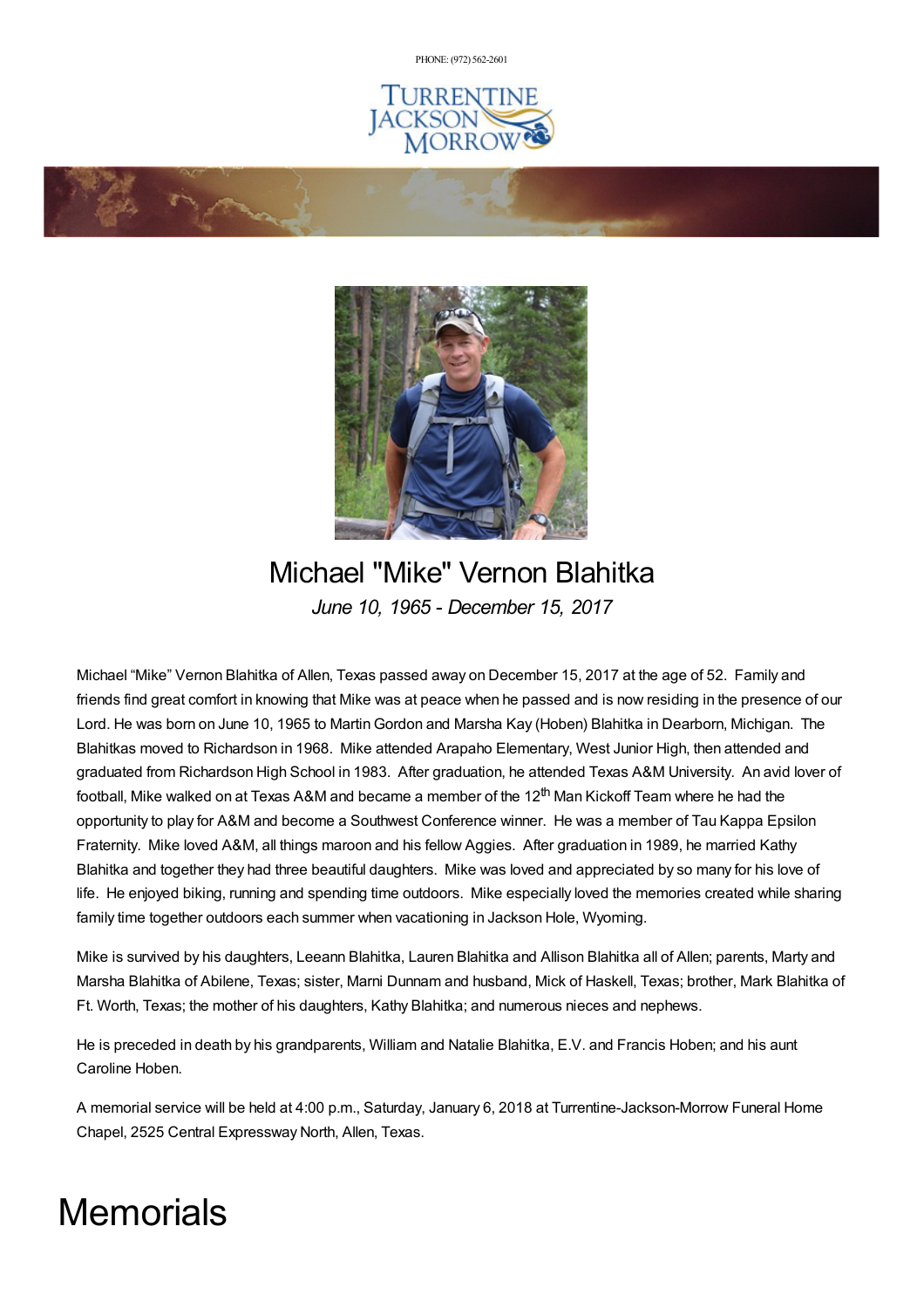*I am sorry, I just heard this very sad news. I worked with Mike for several years and he struck me with his level of dedication & integrity. He was a good man. My deepest condolences go out to his family and fiends. RIP.*

#### **WASIL ALI, MARCH 29, 2019**

*Mike was a faithful friend to me all through high school and early years at Texas A&M. We shared many memories together; football, early jobs, the gym, Young Life, camping, and Aggie life. He was a great guy, solid as they come. I regret that life took us in different directions and we did not stay more in contact. I'm sure he will be missed by so many. My prayers to his beautiful family for God's comfort and healing in this very difficult time.* **ERIC KELLER, JANUARY 6, 2018**

*I had the pleasure of being a classmate of Mike's since the 3rd grade. His parents raised a great man who was a role model as a person and a father. My condolences to the Blahitka family, and my prayers for healing in this new year.*

#### **JIM HOERTH, JANUARY 4, 2018**

*Our love and prayers go out to the Blahitka family. We are wishing you hope in the midst of sorrow, comfort in the midst of pain. The Wash Family* **DIANNA WASH, JANUARY 4, 2018**

*Although we lost contact over the years, Mike was a good friend and I know that if I ever needed his help, he would have helped me however he could. I am going to miss him very much. We all can take comfort that he now is in Peace with the Lord.*

**ROB GRAHAM, JANUARY 4, 2018**

*So terribly sorry to hear this news. Here.*

**RACHEL JACKSON, JANUARY 2, 2018**

*Mike was a wonderful Boss. You are my in prayers Mike. Rest in peace.*

**HAO NGUYEN, JANUARY 2, 2018**

*Our most sincere condolences. Here Billy Liucci and The TexAgs Team* **DOLORES LIUCCI, JANUARY 2, 2018**

*Marsha so sorry for your loss. Do you remember me? We lived across the*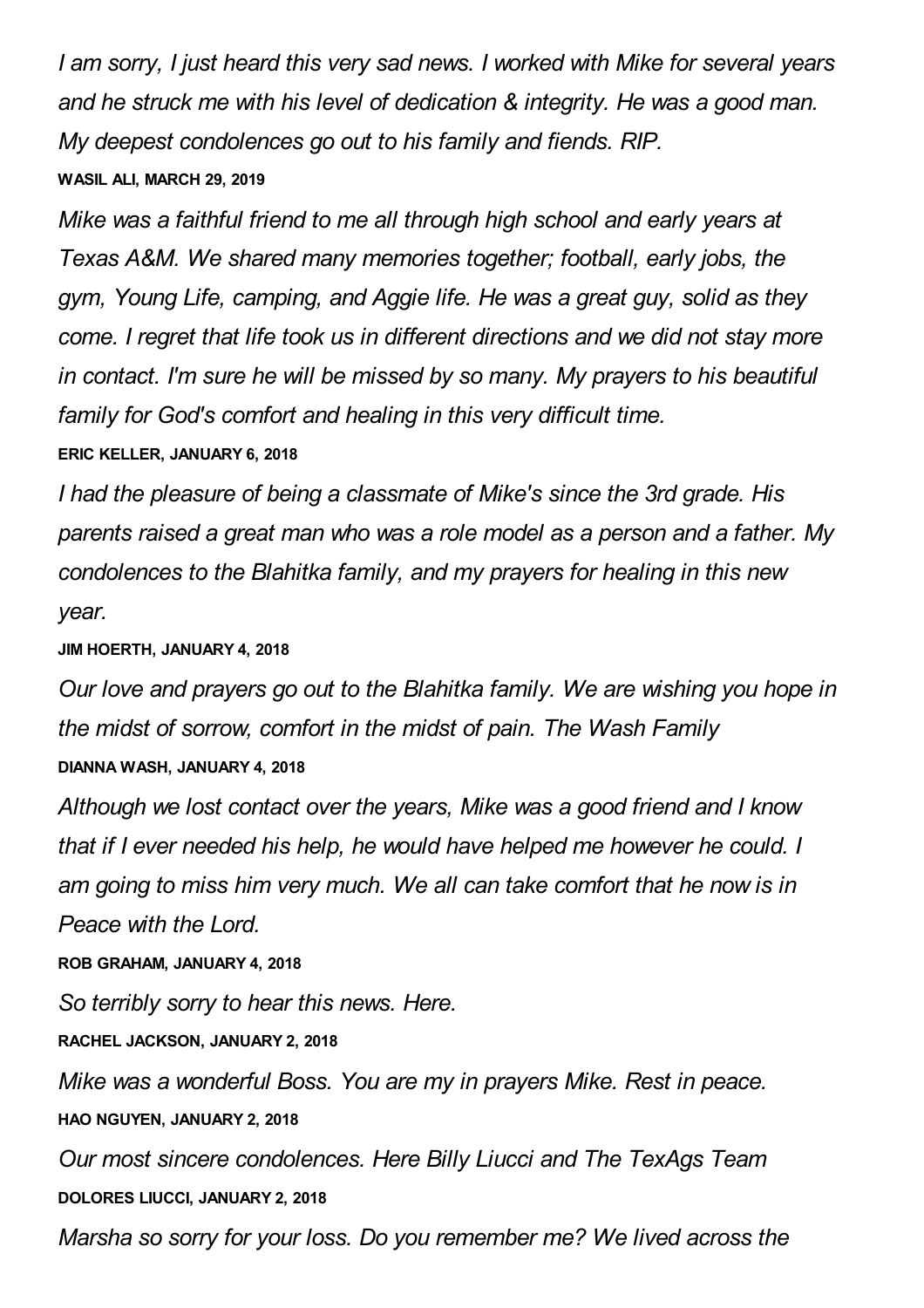*street from each other in Ft Smith. We were very good friends* **NANCY PICKARD ALLEN, DECEMBER 27, 2017**

*I am very saddened to hear of Mike's passing. We were teammates on the 12th Man Kickoff Team. I remember Mike as being a tough player and a very likable person. His locker wasn't far from mine in the dressing room and I remember he almost always seemed to be in a good mood. Prayers to his family. Sincerely,*

**LARRY "BUTCH" MOTLEY - 12THMKOT TEAMMATE, DECEMBER 21, 2017** *Sorry for your loss. We enjoyed camping with Mike.*



**DAN MIECZKOWSKI, DECEMBER 20, 2017**

*Mike was such a good friend. He was so thoughtful and caring. My thoughts and prayers are with his daughters, parents and siblings. Rest in peace my dear friend I will miss you always.*

**DEBBIE RAMIREZ, DECEMBER 19, 2017**

*Our love, thoughts and prayers are with your family during this difficult time.* **DEBBIE AND BOBBY BEVIS, DECEMBER 18, 2017**

*Rest in Peace Mike.*

**CHIP PARKS, DECEMBER 18, 2017**

*Thinking of Kathy, Leeann, Laureen and Allison and praying for you and your family. My wife Susan and Kathy worked together as young adults and our daughters went to daycare together. Having moved here from Connecticut Mike and Kathy welcomed us to TX and we shared many holidays, birthdays and happy events with the Blahitka's. I will always remember the joy and dedication to family and friends that Mike shared with us. R.I.P. Mike.* **MICHAEL PACOCHA, DECEMBER 17, 2017**

*Our family is saddened by your loss. We will miss Mike. Prayers for healing and comfort. Love, Zane, Angie, and Hannah Butler* **ANGIE BUTLER, DECEMBER 17, 2017**

*My heart, thoughts, and prayers go out to all the Blahitka family. Mike was a*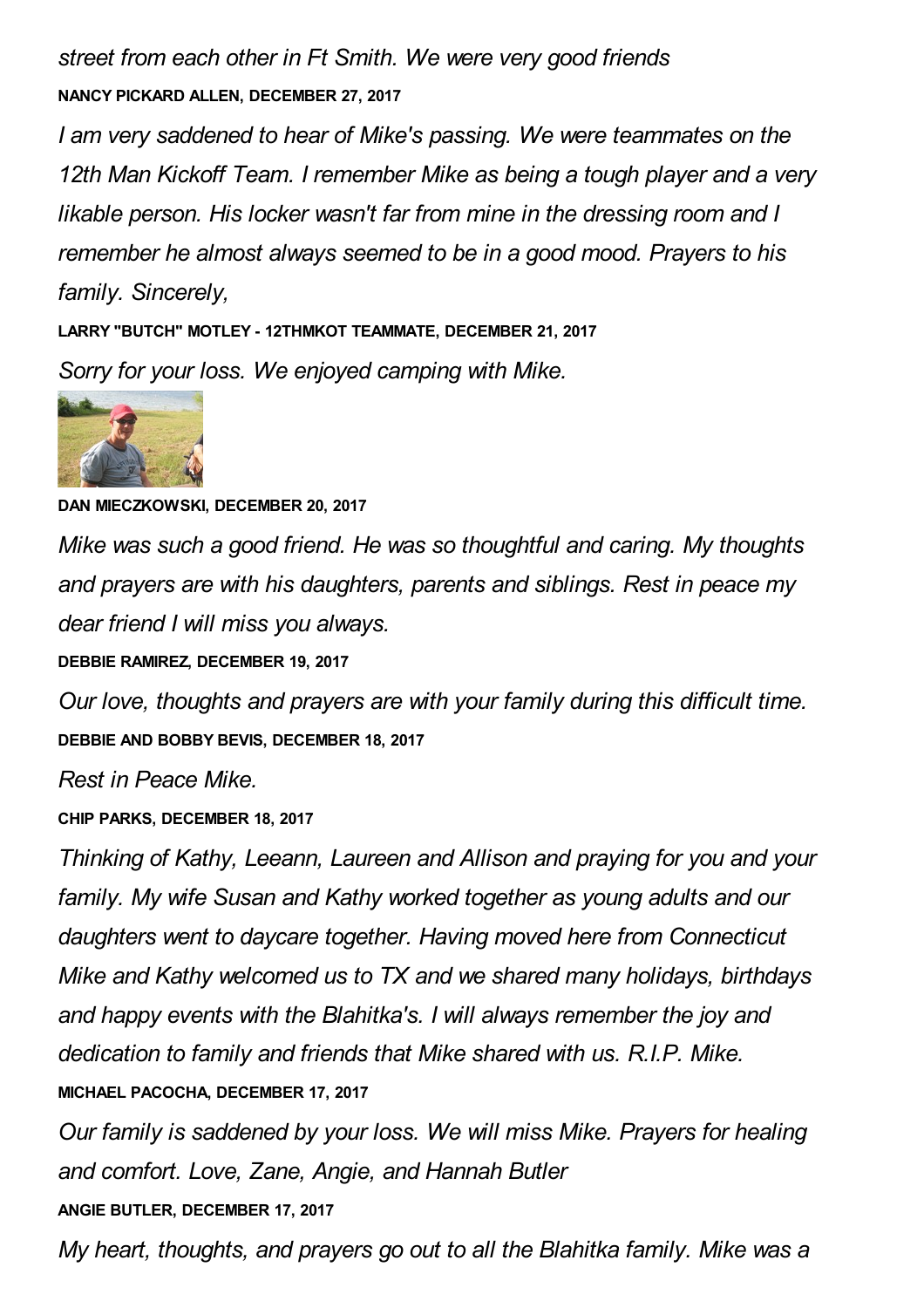*great person, husband, father, and friend. I will always remember our times shared on the field and in the locker room. A great teammate. We shared many a laugh. But what Mike will most be remembered for is his passion. He went with passion at football, family, career, and life. I regret I could not do for Mike when I was given the chance. I regret this day came way too soon. I will miss you my friend. Live on #32.*

**BILL WALKER, DECEMBER 17, 2017**

*Mike was one of the first guys I met when I came to West Junior High, he was always kind and happy and friendly. That first impression of him never changed all the way through graduation. The world was a better place with him in it, and diminished with his passing. My sincerest condolences to his family and loved ones, you are in my thoughts and I pray you find peace knowing what a great fellow Mike was.*

**ROBERT CHAMBERS, DECEMBER 17, 2017**

*Kathy and girls, I am so very sorry to hear about your loving husband and dad. I'm praying for you during this tragic time and hope you are able to feel the love of all of your friends and family.*

**JENNY CHAPATES, DECEMBER 17, 2017**

*So happy that we met up with Mike, Uncle Marty & Aunt Marsha summer before last! We had a good visit & kept in touch later by email & phone. He was truly devoted to his parents & was so proud of his daughters. Will treasure the memories for sure. God speed Mike. We'll see each other again x* **BILL, MARY, MIKE, SHANNON BLAHITKA & ANDREW OSIS, DECEMBER 17, 2017**

*Privileged to have known Mike. Proud to have called him my friend. He always made me laugh.*

**GREG MONROE , DECEMBER 17, 2017**

*Mike enjoyed his family more than anything in the world. He was a wonderful person that I had the pleasure of getting to know about 8 years ago. He will be missed by many and I pray his family enjoy the great memories made every summer on their annual trip.*